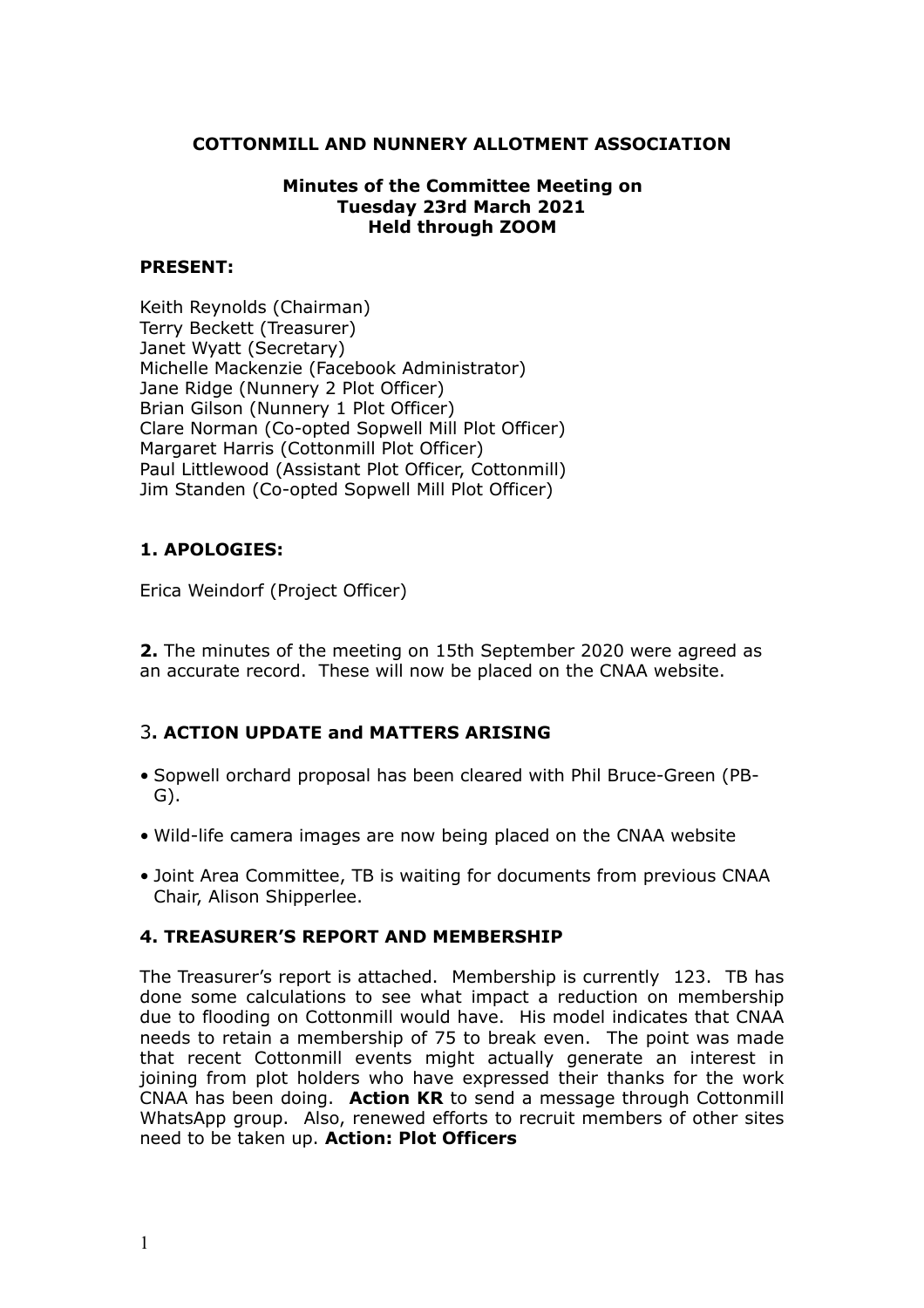# **5. SITE REPORTS**

# **Cottonmil.**

See Agenda item 'Recent Flood Events'.

## **Nunnery 1**

There are 22 on the waiting list and one vacancy.

## **Nunnery 2**

There are 31 on the waiting list and no vacancies. One plot is a potential for an NCO.

PB-G is resuming inspections on April so the plan to identify plots that are uncultivated has been dropped.

## **Sopwell**

- There are several poorly tended plots and PB-G will be asked to look at these. Currently there are approximately 15 on the waiting list.
- Orchard: Council permission has been given and a Community Day is planned for 10th April, to be held under Covid precautions, and donations of fruit trees to start an orchard will be brought along.
- The height restriction bar at the car park is missing a padlock and PB-G has been contacted to replace it.

#### **6. COMMUNICATIONS.**

• Facebook use is at about the same level as last year. Website has been updated with photographs from the cameras.

# **7. AGM 2021**

It is proposed that this should be held on 9th May by ZOOM and KR will-Chair. Reports, Accounts and minutes of last AGM will be circulated ahead of time to members by email. TB will submit the accounts to the scrutineers in early April. **Action JW, TB, KR**

A reminder of the vacancies due to 3 year stand-down rule in Constitution-

> Secretary-Janet Wyatt Project Officer - Erica Weindorf

# **8. SPRING NEWSLETTER**

JS is willing to put this together if he is provided with the content. It will be issued after the AGM so that it can include a summary of the AGM. JW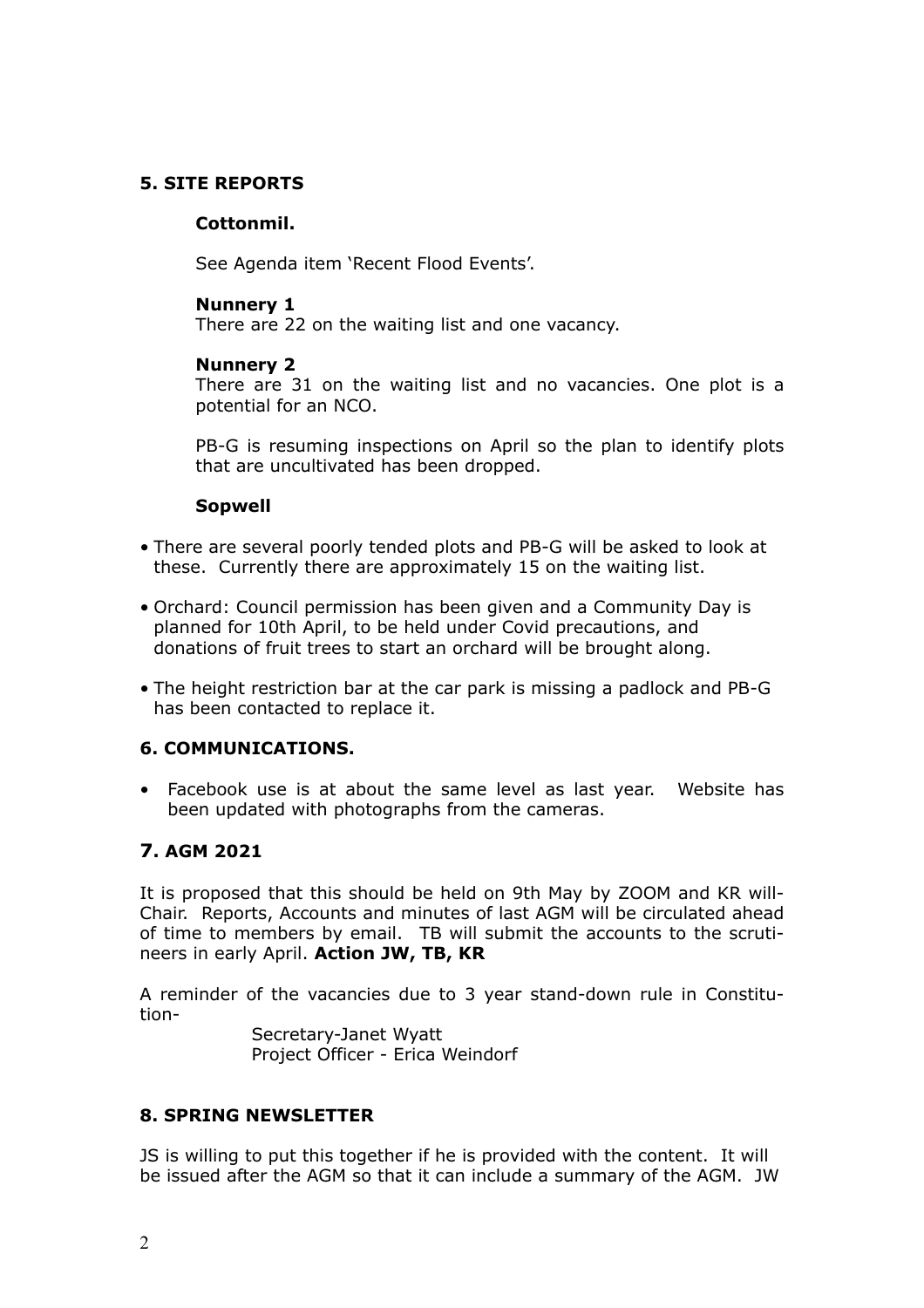will contact Ben Graham to ask if he will do an article and KR agrees to do his Chairman's Corner. **Action JW**

#### **9. RECENT FLOOD EVENTS -Cottonmill Committee members only joined for this item.**

The river level is dropping and not streaming into the site as it was. KR had contacted the Council to say that whilst there has been some draining away of the water this was happening very slowly and asked what solution had been proposed by the Council's specialist contractor to strengthen the river bank. He had not received a reply by the date of this meeting. Algal growth is now becoming serious and the environment unpleasant. KR has done some investigation of options to pump the remaining water away with estimates between £600 and £1200. Both Councillor Emma Matanle and County Council Leader Sandy Walkington had offered some funding but this would not be until after elections in May. Alternative sources of support might be available. Affinity have a pump and offered to send an engineer to assess the problem. EW suggested crowd funding and **KR took an action** to follow this up with her. Any pumping is dependent on the Environment Agency agreeing that it can approve water being pumped back into the river and KR is waiting for a reply from his enquiry. **Action: KR** to ask Sandy Walkington and Daisy Cooper to contact EA. It was agreed that CNAA funding will not be used for flood relief.

#### Recovery Plan

Skips shouldn't be requested from the Council until all plots have drained to discourage people from coming down when it is not safe. More than one will be needed and they should be staggered. Plot holders are to be asked to retain any debris intended for the skip on their own plot and not deposit it in communal areas. An area for lost and found of items not to go into the skip will be identified when it is safe to encourage people down to their plots. It is paramount that CNAA emphasises the danger of soft mud and contamination when plot holders do return and KR will put together a message to be circulated on the WhatsApp Cottonmill Group and a warning poster put onto the notice board. Plot holders will also be reminded that it is for them to clear their plots (skips to be provided), that inspections are resuming in April and NCOs would be issued where no progress had been made. This will be circulated to the Committee for comment before being issued. **Action KR/Committee.** 

# **AOB**

• A Cottonmill plot holder contacted CNAA with a suggestion to take over a friend's plot on Nunnery as it is to be vacated and cultivate this whilst keeping his own plot. This raised concerns that this was queue jumping and that the practice of Co-worker status has a similar effect. The Committee cannot support queue jumping and JW/KR will draft an email to be circulated to the Committee and when agreed it will be sent by KR, asking the Council to share its policy on plot allocation. **Action JW/KR**

# **DATE OF NEXT MEETING**

**TRA**